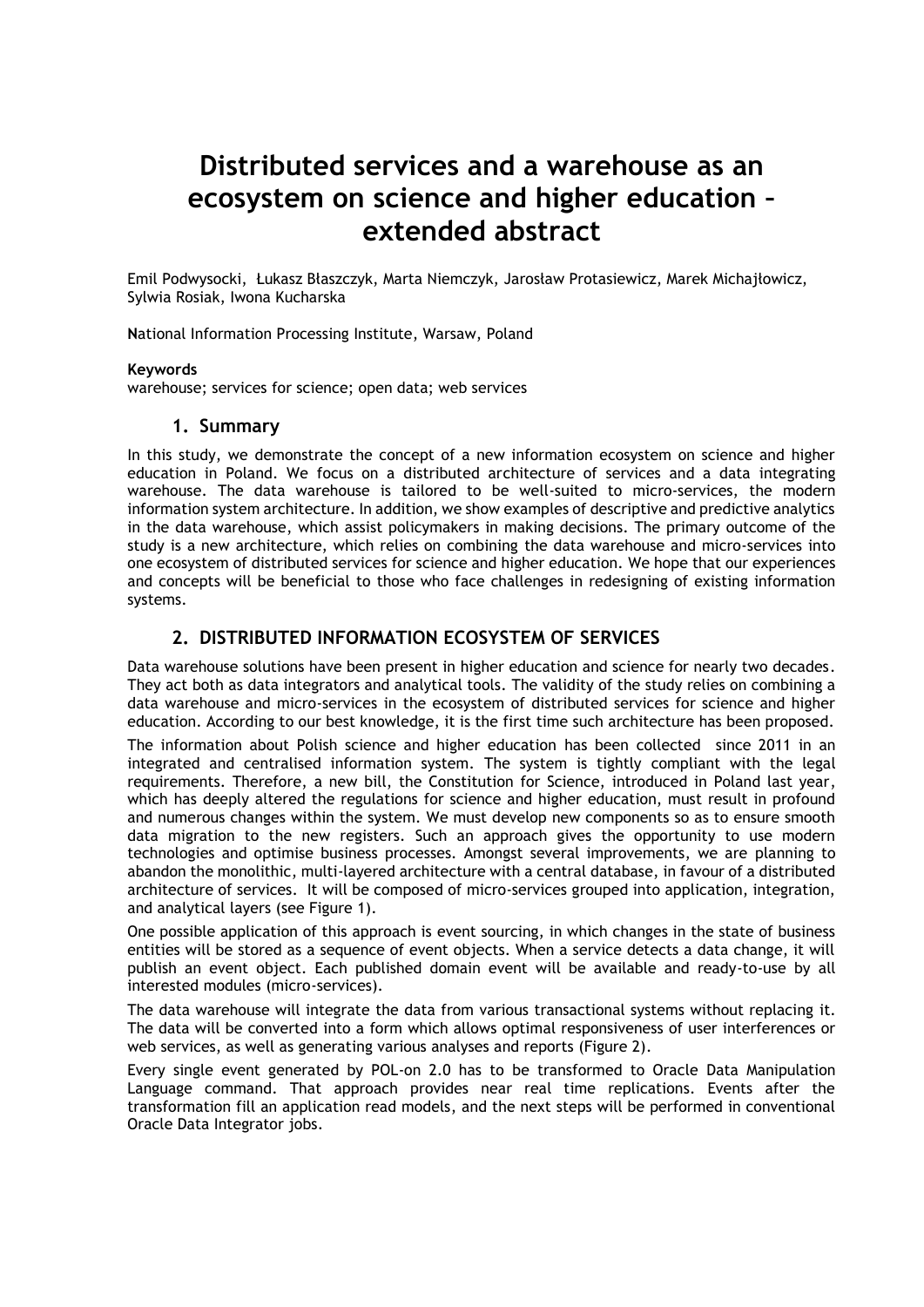

*Figure 1. Vision of target architecture of the distributed system*



*Figure 8. Events processing process.* 

## **3. CONCLUSION**

We have outlined an ecosystem of distributed services for science and higher education in Poland. It includes a data warehouse, which provides us with data marts for these services to make them faster. Moreover, business intelligence tools offer descriptive and predictive analytics, which helps policymakers make proper decisions.

Currently, we are developing the designed architecture. Its deployment will verify the assumptions we have made and presented in this study. We hope that in the future work we will be able to provide quantitative data demonstrating the ecosystem's performance, and share our experiences.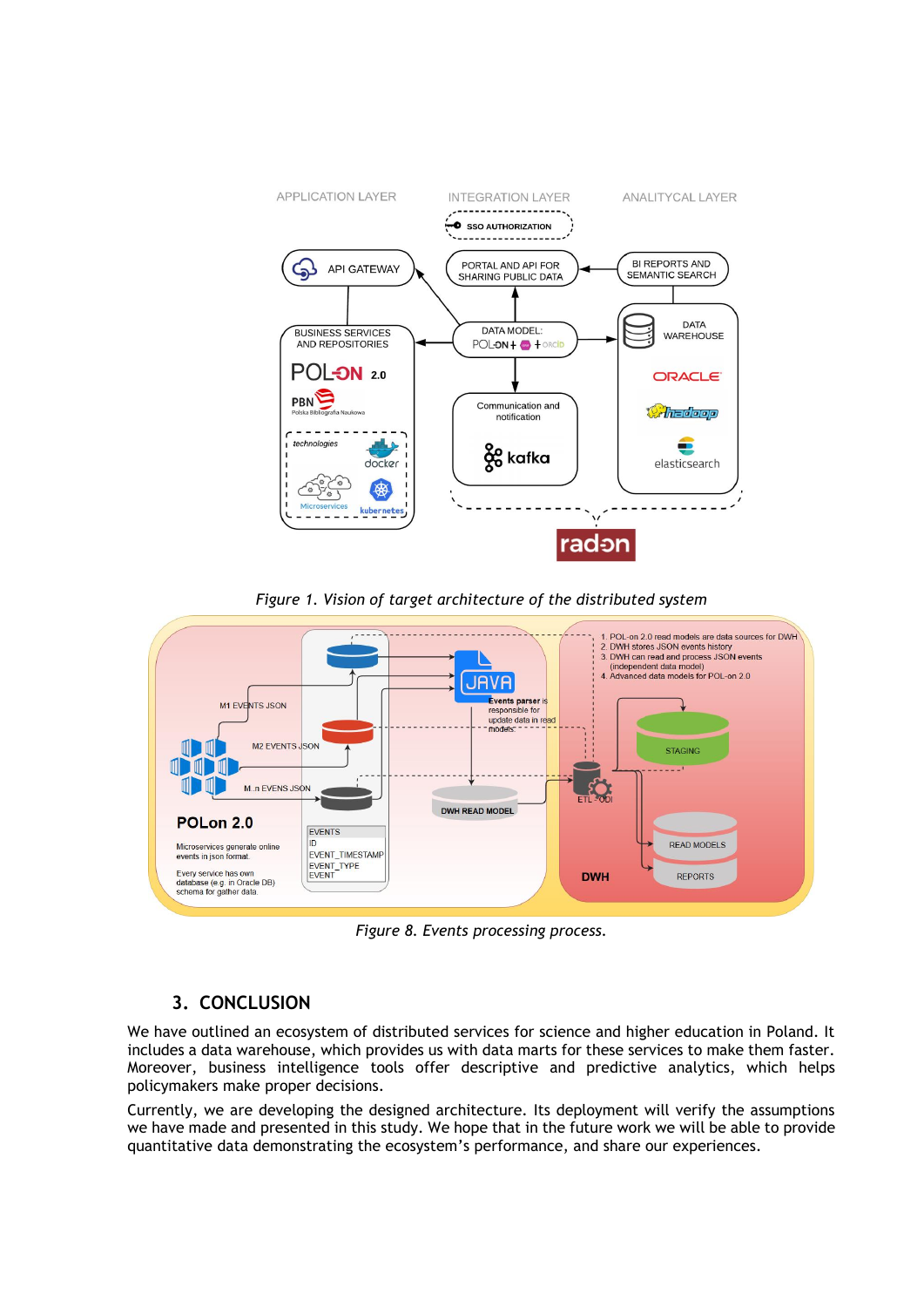## **4. AUTHORS' BIOGRAPHIES**



**Emil Podwysocki (MSc)** received a Master degree in Telecommunications Systems at the Technical University of Lodz. He has 10 years of professional experience related to ETL/ELT, data warehouses and Business Intelligence. His areas of interest include Oracle technology, Big Data, Business Intelligence and data visualizations. Currently, he works as a Database and Business Intelligence Team Leader in the National Information Processing Institute. Email: [emil.podwysocki@opi.org.pl](mailto:emil.podwysocki@opi.org.pl) Profile: [www.linkedin.com/in/emil-podwysocki](http://www.linkedin.com/in/emil-podwysocki)



**Łukasz Błaszczyk (MSc)** is a product owner and business analyst at the National Information Processing Institute. He earned his Masters degree in Forest Information Technology at the University of Applied Sciences in Eberswalde and a master's degree in Forestry at Warsaw University of Life Sciences – SGGW. He finished postgraduate studies in business analysis at SGH Warsaw School of Economics. He has 11 years of experience in business and systems analysis. Email: [lukasz.blaszczyk@opi.org.pl](mailto:lukasz.blaszczyk@opi.org.pl)



**Marta Niemczyk (MSc)** received a Masters degree in Mathematics at the University of Warsaw. She has many years of professional experience as a business and systems analyst, endorsed by certificates in methods of IT systems modelling. Currently she works as a software designer and business analyst in the National Information Processing Institute.

E-mail: [marta.niemczyk@opi.org.pl](mailto:marta.niemczyk@opi.org.pl)



**Jarosław Protasiewicz (PhD)** is an assistant professor at the National Information Processing Institute and the head of the Laboratory of Intelligent Systems. He received a Ph.D. in computer science at the Systems Research Institute of the Polish Academy of Sciences. His areas of interest include agile project management, software design and development, big data, machine learning, and bio-inspired algorithms.





**Marek Michajłowicz (MSc)** is the Deputy Head of the Laboratory of Intelligent Systems. He received a Master degree in Sociology at Cardinal Stefan Wyszyński University in Warsaw and a Bachelor of Engineering (B.E.) in computer science at Warsaw School of Information Technology under the auspices of the Polish Academy of Sciences. He has several years of professional experience related to business and systems analysis. Since 2014 he has worked as the project manager of the POL-on system in the National Information Processing Institute. His areas of interest include agile project management, software design and development, big data and warehouses.

E- mail[:marek.michajlowicz@opi.org.pl;](mailto:marek.michajlowicz@opi.org.pl) Profile: [www.linkedin.com/in/marek-michajlowicz](http://www.linkedin.com/in/marek-michajlowicz)